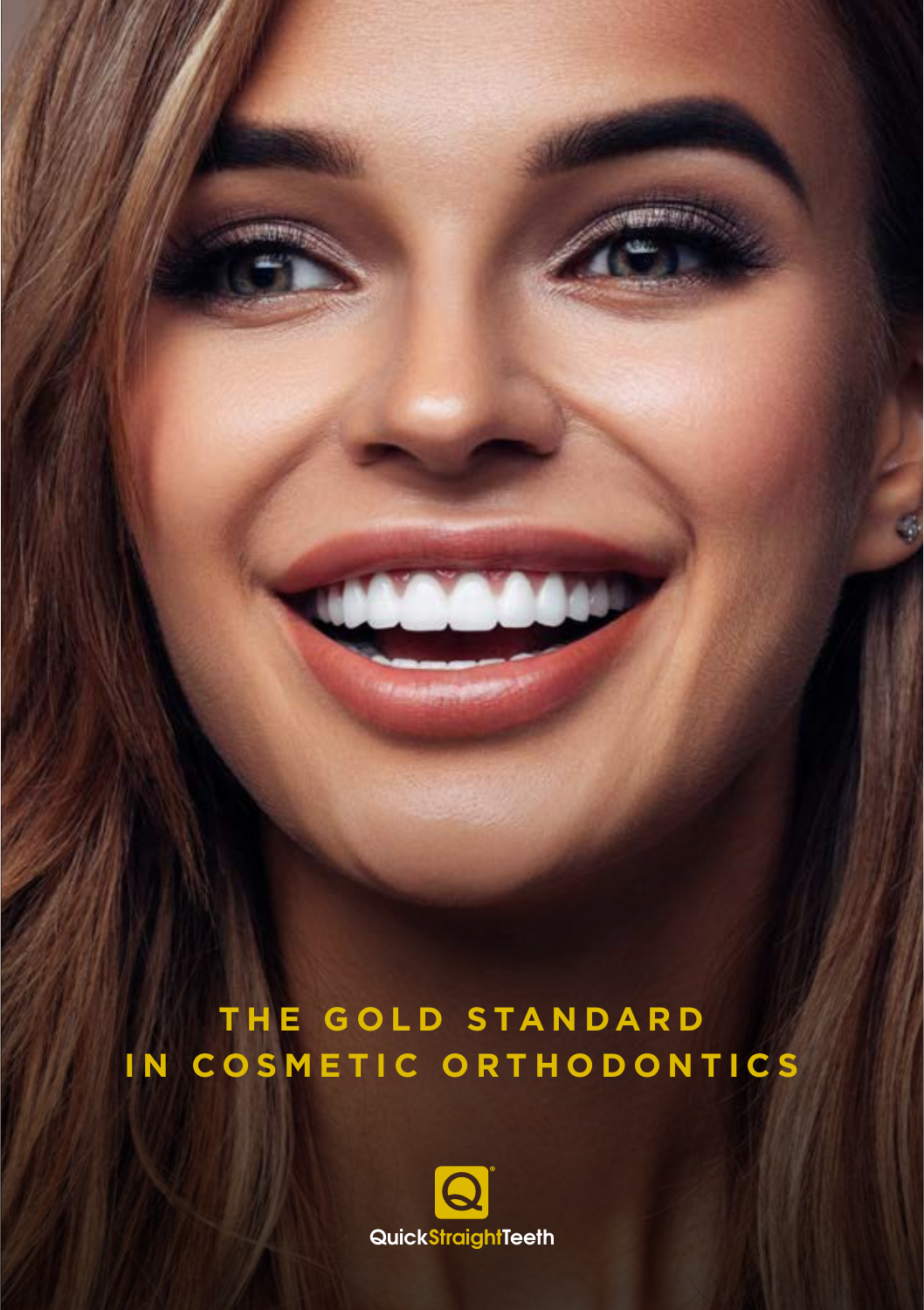## **DO YOUR TEETH STOP YOU FROM SMILING? DO YOU WANT STRAIGHT TEETH AND A BEAUTIFUL SMILE? DO YOU WANT NEARLY INVISIBLE BRACES?**

## If the answer is 'YES' then ask your dentist about Quick**Straight**Teeth™

Braces! This usually conjures up an image of 'metal train-tracks' or the 'Ugly Betty' look! Thankfully, using Quick**Straight**Teeth™ there is no compromise on aesthetics or results. Our braces look good, feel great and work quickly to give you a beautiful new smile.

Quick**Straight**Teeth™ use either tooth coloured brackets and wires, or nearly invisible clear aligners. Most people will be unable to tell you are wearing braces at all.

Quick**Straight**Teeth™ gives you fast results by straightening your front 6 to 8 teeth.

For a fabulous smile, ask your dentist about Quick**Straight**Teeth™.



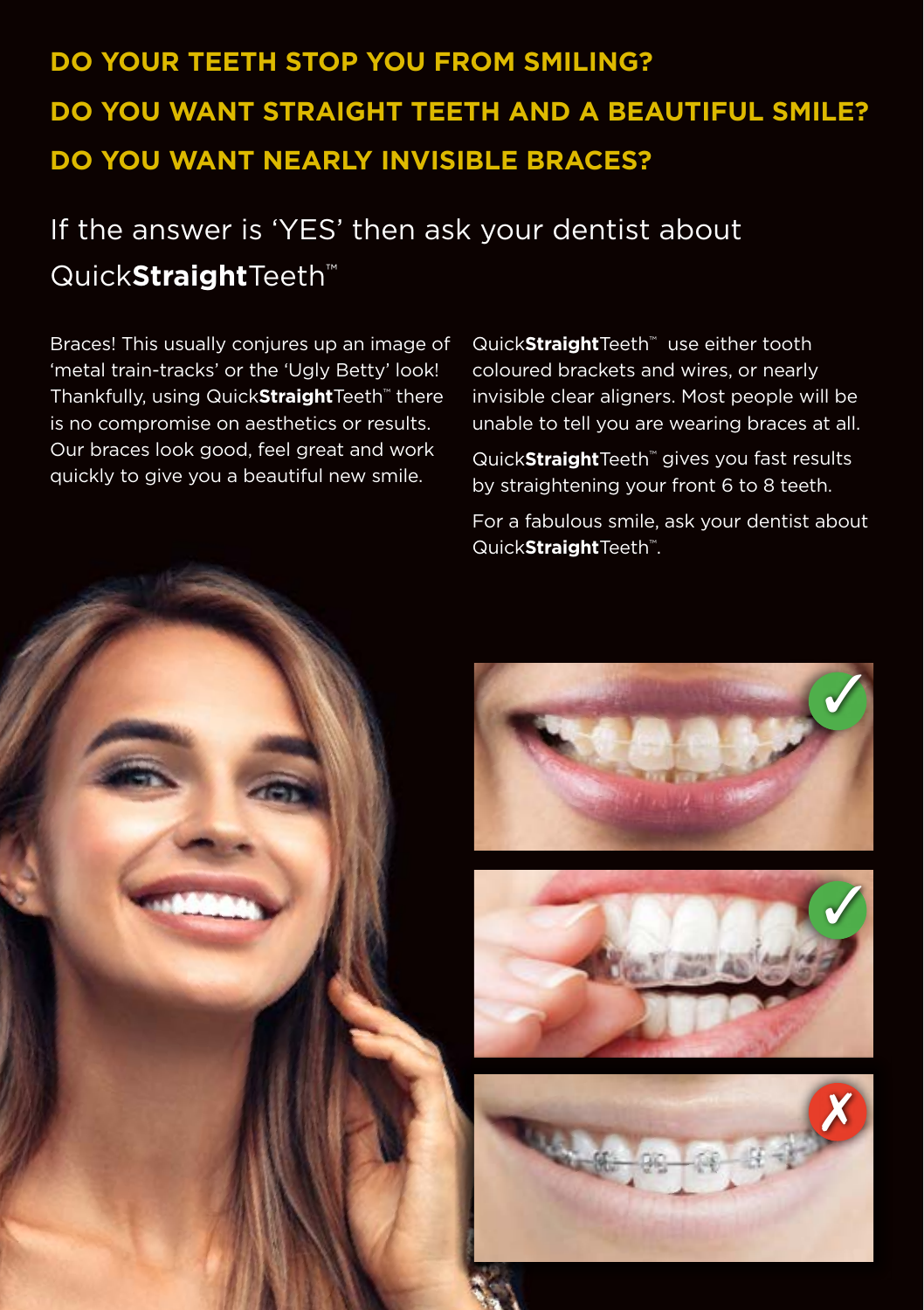## **SOME OF OUR RECENT RESULTS**



This gentleman was unhappy with the instanding upper tooth and the general crowding of his front teeth. He had a QST fixed brace for 6 months and he loves the result!



This lady was very self-conscious about the large spaces between her front teeth. She had a QST fixed brace for only 4 months and she is absolutely delighted with her new smile.



This lady was always aware of her uneven smile, with teeth looking dark, or missing, on photographs. This was corrected in 6 months using our near invisible QST fixed braces.



This gentleman always wanted braces but thought he was too old to have treatment. He had top and bottom QST fixed braces for 6 months and loves his perfect smile.